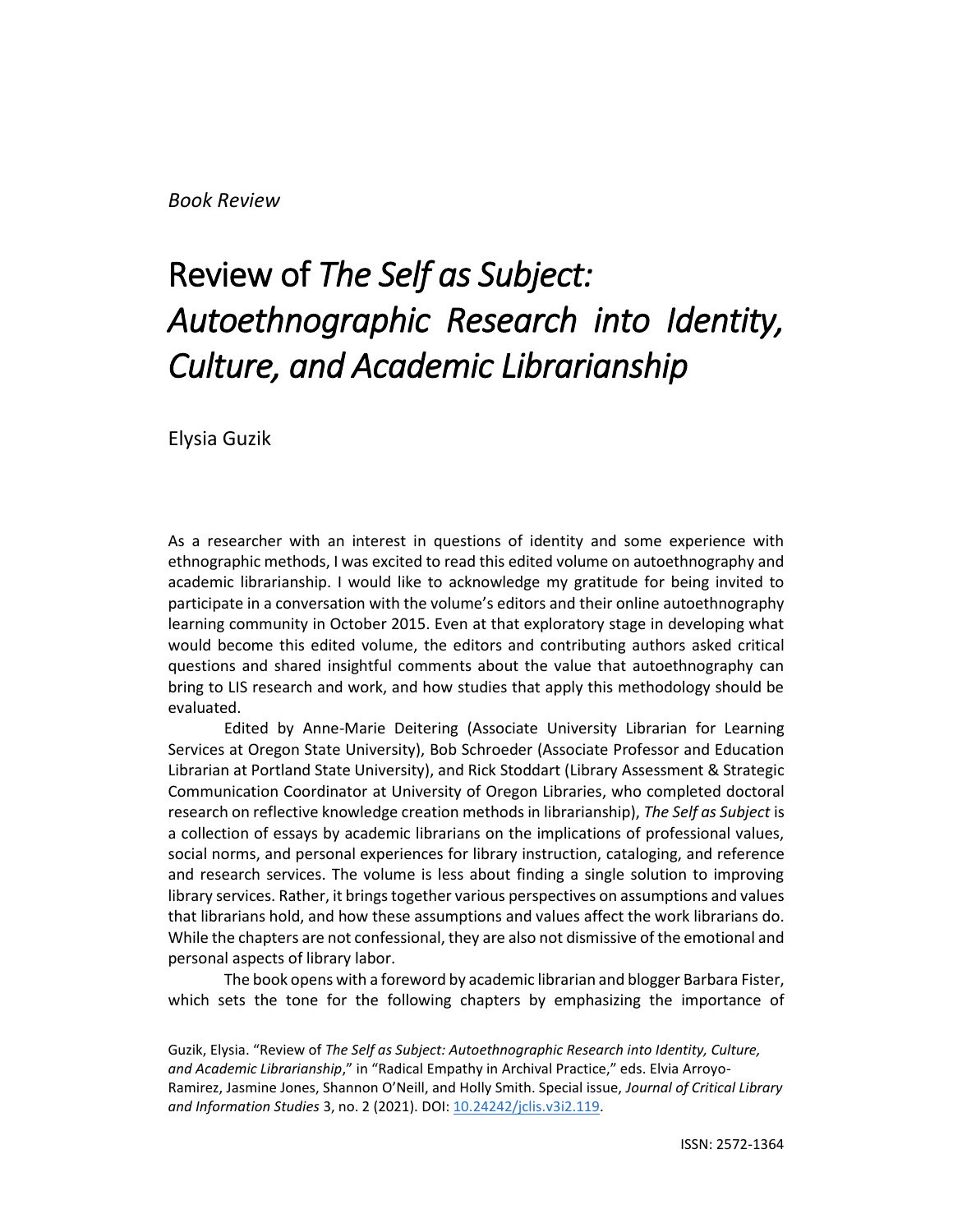conducting ethical fieldwork to help us understand one another at a time of political opposition. Fister also reminds the reader that autoethnography offers the opportunity to identify assumptions and practices that are so widespread that they often get taken for granted.

Each chapter is written by a different practicing librarian (or, in the case of Chapter 8, a group of librarians). Stylistically, chapters vary from speculative fiction and comic scripts to vignettes based on lived experiences, and from reflective journal entries and dialogues to more traditionally academic essays and summaries of research findings.

Thematically, chapters explore a variety of issues in varied contexts. Two chapters focus on positions of privilege. Heidi LM Jacobs articulates her positionality while being involved in a digital archive project as a white woman teaching and preserving stories of a group who has been historically silenced. Erin Leach's chapter focuses on "cataloger's judgment" and the power of technical services staff over patrons' experiences. Leach's chapter asks whether certain cataloging decisions are made to bring justice or simply to make oneself feel more comfortable. Both chapters remind the reader of archivists' and catalogers' "affective responsibilities...to understand and appreciate"<sup>1</sup> the experiences of community members who are impacted by digital preservation and classification decisions.

Several chapters apply autoethnography to consider their professional, cultural, racial, gender and sexual identities—and the intersections among these identities. Derrick Jefferson's chapter reflects on librarian identity, race, sexuality, and privilege, along with the lack of inclusion in the profession. Jefferson includes a narrative around a reference interaction with a student who was assigned to reflect on their identity to explore the importance of being a reflexive instructor. La Loria Konata's chapter similarly focuses on themes of identity and race, but with specific attention to the author's experience of separating personal and work identities in a predominantly white culture in libraries. Michele R. Santamaria's chapter includes personal reflections on the need for quiet library space as a student, and considers patrons' competing perceptions of the library as a community hub and a space for quiet study. By reflecting on particular personal experiences and survey data, Santamaria highlights how noise complaints issued against students of color point to a longer history of discrimination in American libraries. Maura A. Smale's chapter explores the liminality of professional identity as an academic library director. While Smale's chapter articulates "paired categories" of in-betweenness such as "anthropologist and librarian" and "faculty and administrator," it notes that the tension between these paired categories can be productive. Jolanda-Pieta (Joey) van Arnhem's chapter continues the discussion of professional identity by presenting a comic script

 $<sup>1</sup>$  Michelle Caswell and Marika Cifor, "From Human Rights to Feminist Ethics: Radical Empathy in</sup> the Archives," *Archivaria* 81 (Spring 2016): 24-25, https://archivaria.ca/index.php/archivaria /article/view/13557.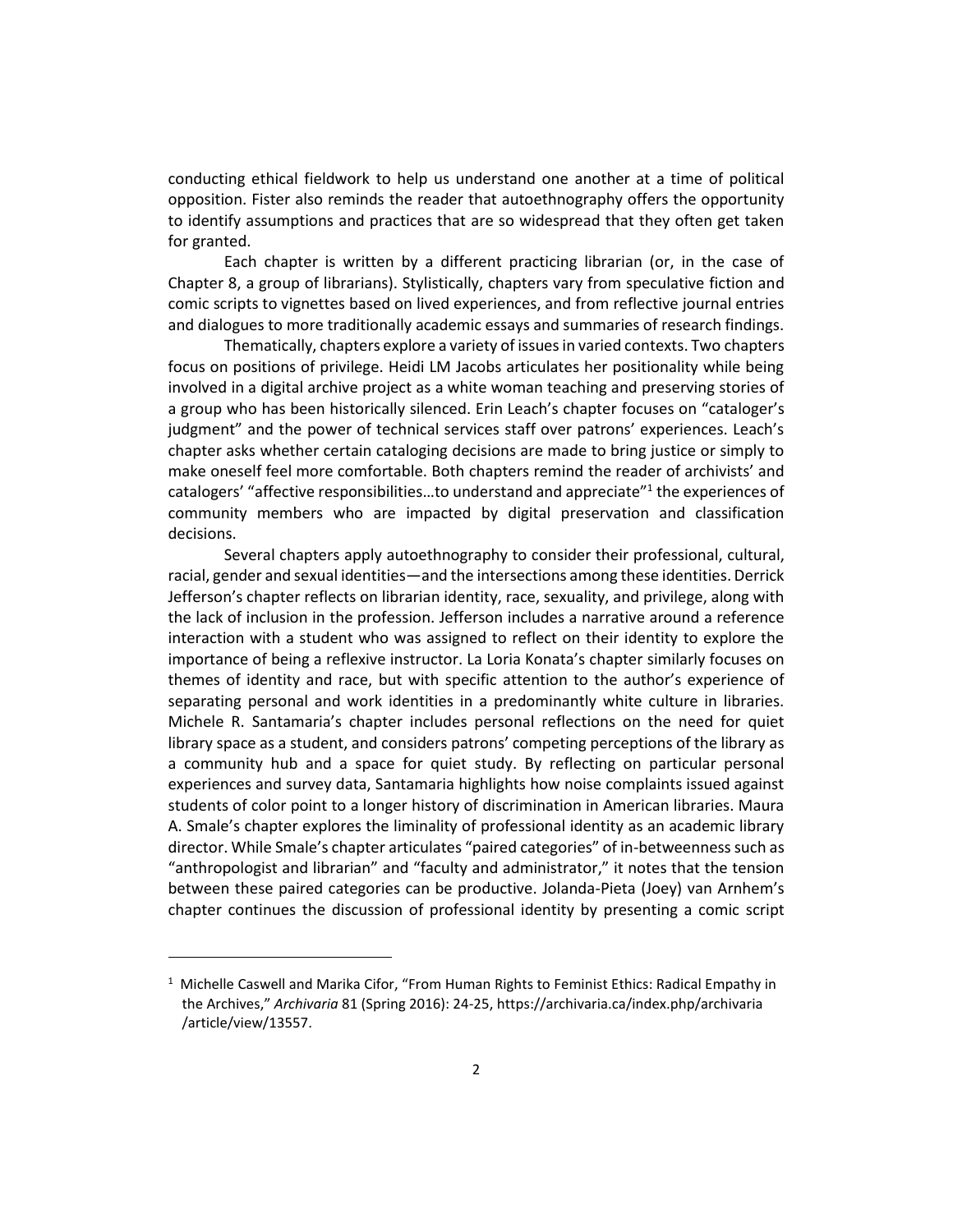about merging identity performances, namely as "artist, professor, and librarian." Mita Williams's chapter traces professional identity through a "library origin story" about becoming a librarian. Referring to the *Whole Earth Review* as the "most important librarian in my life," Williams discusses the importance of being involved in civic causes and engaging in blogging as a form of "public writing" to work towards a more equitable and inclusive library practice.

Other chapters in this volume reflect on affective aspects of academic librarianship, such as managing impostor syndrome, self-doubt, uncertainty, and burnout. Anna Esty's chapter reflects on concerns and experiences related to team-teaching, and provides a transparent account of the emotional labor, time, and preparation involved in instruction. Emily Rogers' chapter frames the issue of burnout around the author's experience of tenure denial and subsequent promotion as library instruction coordinator. By articulating this deeply personal and emotional experience, Rogers attends to broader issues such as socialization into librarianship, power structures in the workplace, transparency about behavioral standards and expectations, and bringing empathy (a key aspect of a feminist ethics of care) to leadership roles.

In addition to privilege, identities, and affect, this volume explores social and technological issues that affect contemporary (academic librarianship) work. Sarah Hartman-Caverly's chapter draws upon themes of constant surveillance and biometric tracking to explore how censorship, big data, restricted access to content, and behavioral analytics about media consumption can be intertwined with librarianship. David H. Michels' chapter follows the author's experiment to test one professor's claim that it is possible to find enough scholarly materials online to answer research questions without referring to library collections. Michels describes his experience of non-library searching for legal research materials, and the importance of building capacity for students after their graduation.

This volume also includes methodological reflections on pursuing autoethnographic projects. Deitering's introduction outlines the challenge of the positivist ideal of the researcher as detached observer, the rationale for autoethnography, and the crisis of representation in social science research. The introduction also discusses how autoethnography aligns with the values of librarianship and shares key lessons learned among the learning community that started in 2015. Schroeder's chapter returns to the question of evaluative criteria for autoethnography, and to the question of self-reflection as a valid way of knowing. By reflecting on what librarians can learn from Indigenous research and circular narrative methods, Schroeder suggests that while different criteria may be applied for evocative as opposed to analytical autoethnography, the main goal in using autoethnography should be "understanding and transformation." In the final chapter, Stoddart invites the reader to apply autoethnography as a methodology to help define liminal spaces, record lived experiences, and empower voices. Stoddart suggests that autoethnography is "not the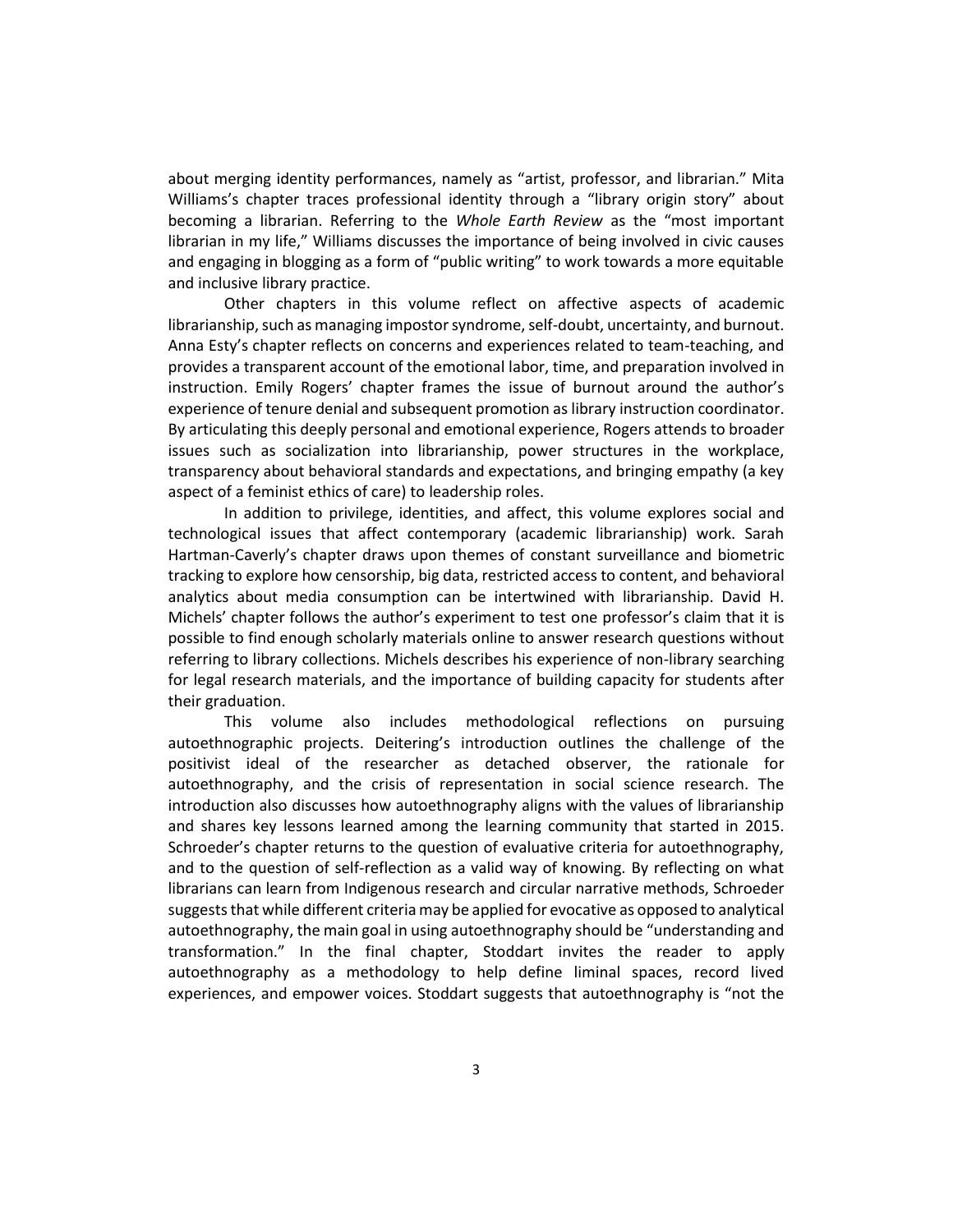recipe, but the cake," in the sense that it is more about an overall experience than it is a set of static instructions.

Finally, at least two chapters aim to address combinations of the above dimensions. Benjamin R. Harris's chapter describes negotiating the exploration of personal experience in autoethnography, and the issue of privacy in this research genre. It documents Harris's initial concerns about pursuing an autoethnographic project, including how colleagues might feel about how they are represented in the work. Chapter 8 features a dialogue among four authors—Janna Mattson, Maoria J. Kirker, Mary K. Oberlies, and Jason Byrd—about librarian-teacher identity in academia. In particular, this chapter discusses influences on identity from microaggressions based on role and credentials, and the insecurity that comes from experiencing impostor syndrome. This chapter serves as an example of co-created research output, and how autoethnography need not be limited to one person's experience, but can be an opportunity to share reflections about interconnected professional practice.

Overall, I was impressed with the range of topics and perspectives that this volume includes. Although I enjoyed reading the chapters by Hartman-Caverly (a speculative fictional account of biometric tracking and censorship) and Santamaria (a fivepart reflection on standards about language and noise in the library, including a noise sensitivity scale), I found that the styles of these chapters made it challenging to transition to and from the accompanying chapters. In comparison, the chapters by Jacobs, Leach, and Konata resonated with me, as they offer coherent and compelling narratives about the authors' individual experiences with library work, framed by ideas from writers such as Sara Ahmed, Paulo Freire, and Gene Demby on positionality, code-switching, diversity in higher education, interrogating embedded biases, and working to minimize oppression. I also appreciated Chapter 8's dialogue on what it means to be a teacher-librarian, as it included multiple points of view through conversations, analysis, and self-reflections.

While *The Self as Subject* focuses on autoethnography from the perspectives of practicing academic librarians, it is relevant to library and information literacy practitioners in other sectors (including public, school, special, law, and health libraries), archivists, and records managers who wish to reflect on their work and the people this work affects, and who seek to transform their institutional spaces into empathetic, affective, and "community-centered service space[s]."<sup>2</sup> This volume is also an excellent resource for LIS and archival studies scholars and students, and methodologists from other disciplines who wish to learn more about autoethnography. The bibliographies throughout the volume direct readers to additional materials on autoethnography and examples of autoethnographic research. In an era of heated debates about freedom of speech, scholars and practitioners need to engage in autoethnographic research with attention to theoretical rigor. However, this volume demonstrates that autoethnography

<sup>&</sup>lt;sup>2</sup> Michelle Caswell and Marika Cifor, "From Human Rights to Feminist Ethics,"24.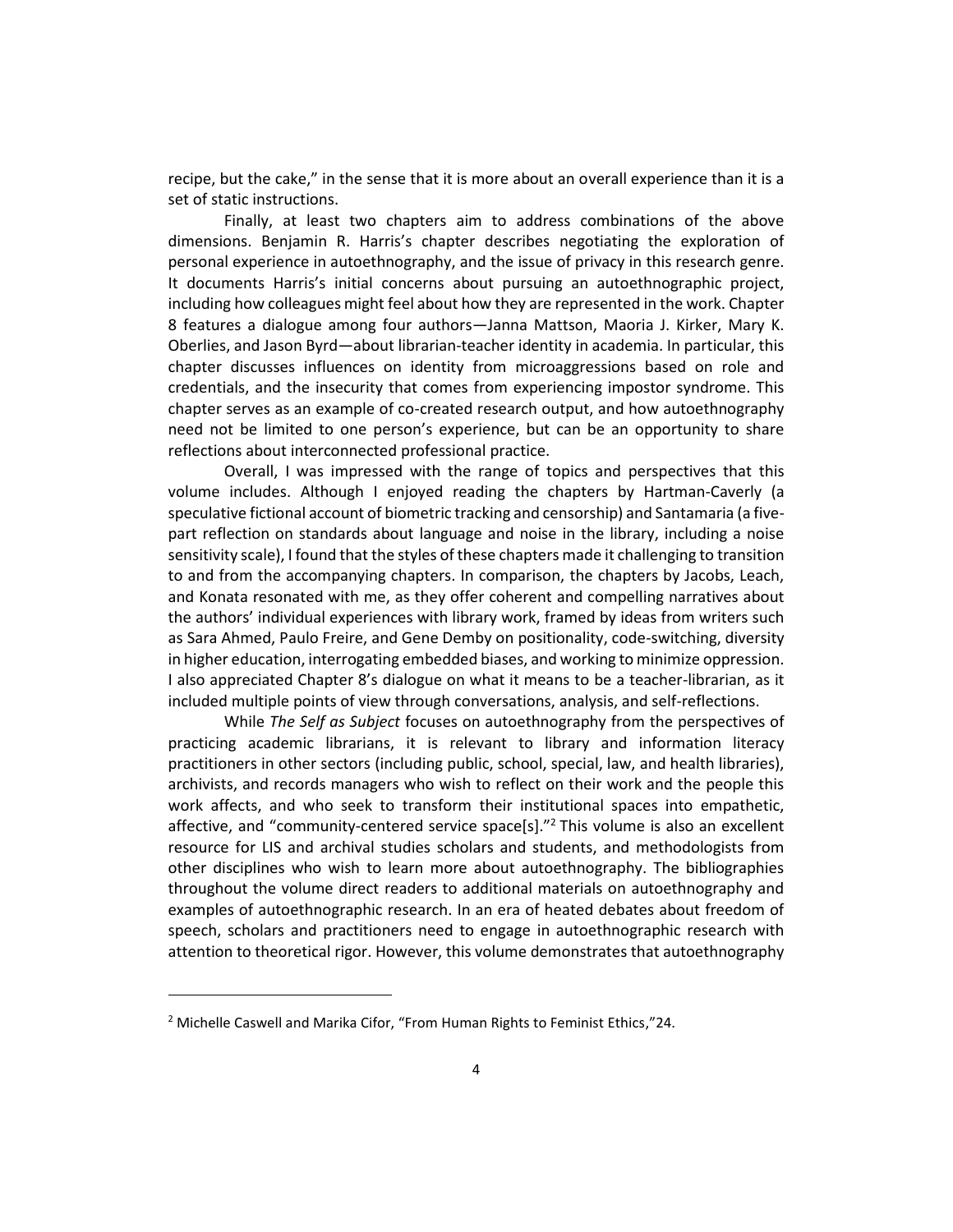can be an effective tool for including emotion in academic writing and recognizing scholars as fully human and as part of their communities. By applying a methodology that aims to critically decode encoded assumptions and values in academic discourse communities and institutions, this volume speaks to the transformative potential of libraries and librarians' work.